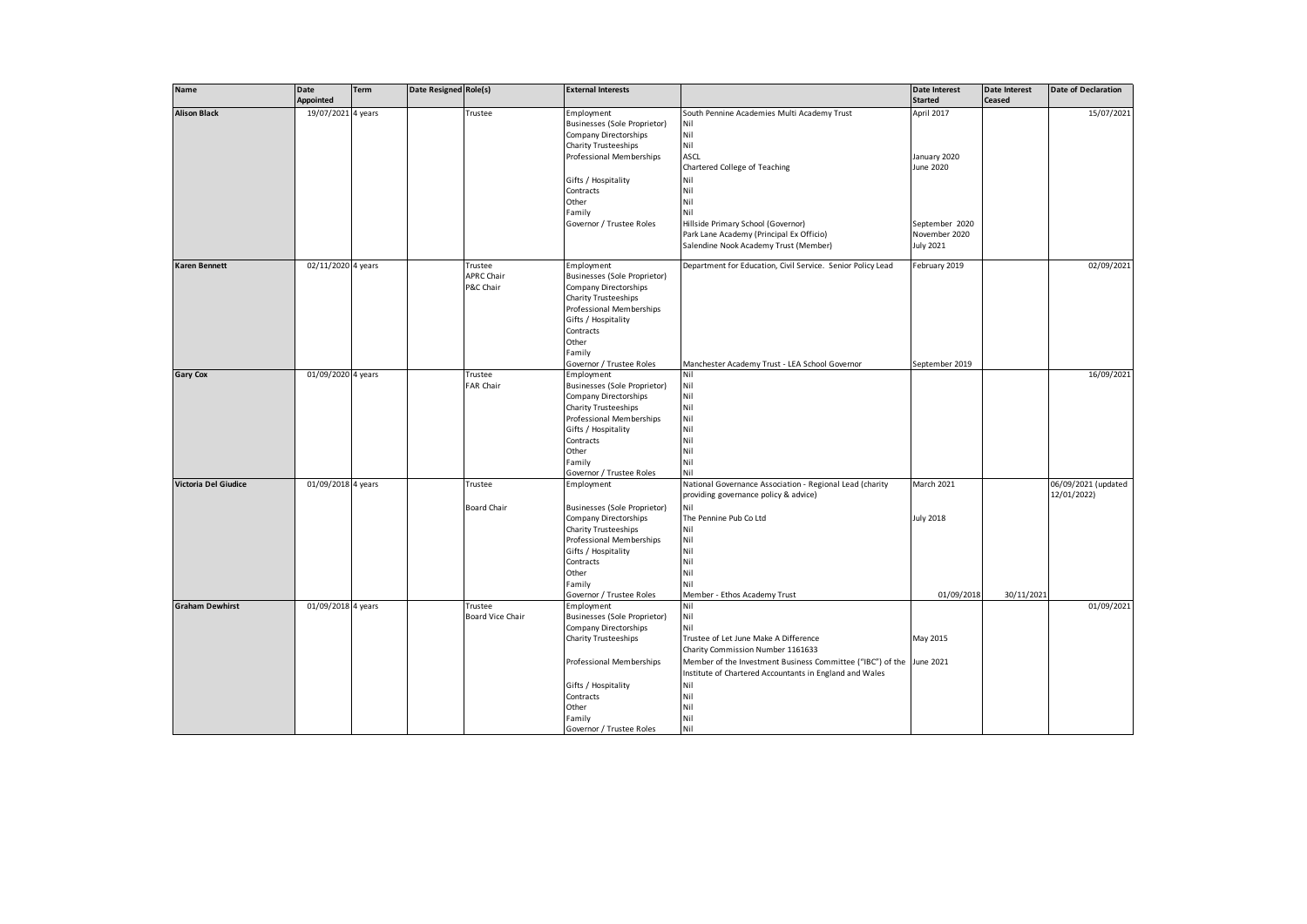| <b>Name</b>                                             | <b>Date</b>        | Term | <b>Date Resigned Role(s)</b> |                               | <b>External Interests</b>                        |                                                                                       | Date Interest  | <b>Date Interest</b> | <b>Date of Declaration</b>         |
|---------------------------------------------------------|--------------------|------|------------------------------|-------------------------------|--------------------------------------------------|---------------------------------------------------------------------------------------|----------------|----------------------|------------------------------------|
|                                                         | Appointed          |      |                              |                               |                                                  |                                                                                       | <b>Started</b> | Ceased               |                                    |
| Jemima Greenwell                                        | 11/12/2020 4 years |      |                              | Trustee                       | Employment                                       | International Flavors & Fragrances                                                    | 01/07/2021     |                      | 01/09/2021                         |
|                                                         |                    |      |                              |                               | Businesses (Sole Proprietor)                     | Nil                                                                                   |                |                      |                                    |
|                                                         |                    |      |                              |                               | <b>Company Directorships</b>                     | Nil                                                                                   |                |                      |                                    |
|                                                         |                    |      |                              |                               | <b>Charity Trusteeships</b>                      | Nil                                                                                   |                |                      |                                    |
|                                                         |                    |      |                              |                               | Professional Memberships                         | Nil                                                                                   |                |                      |                                    |
|                                                         |                    |      |                              |                               | Gifts / Hospitality                              | Nil                                                                                   |                |                      |                                    |
|                                                         |                    |      |                              |                               | Contracts                                        | Nil                                                                                   |                |                      |                                    |
|                                                         |                    |      |                              |                               | Other                                            | Nil                                                                                   |                |                      |                                    |
|                                                         |                    |      |                              |                               | Family                                           | Nil                                                                                   |                |                      |                                    |
|                                                         | 02/11/2020 4 years |      | 01/03/2022 Trustee           |                               | Governor / Trustee Roles                         | Nil                                                                                   | 01/09/2021     |                      | 01/09/2021                         |
| Donna Tandy (resigned)                                  |                    |      |                              |                               | Employment                                       | CEO, Palladian Academy Trust<br>Nil                                                   |                |                      |                                    |
|                                                         |                    |      |                              | L&A Chair                     | <b>Businesses (Sole Proprietor)</b>              | Nil                                                                                   |                |                      |                                    |
|                                                         |                    |      |                              |                               | Company Directorships                            |                                                                                       |                |                      |                                    |
|                                                         |                    |      |                              |                               | Charity Trusteeships<br>Professional Memberships | Nil<br>Nil                                                                            |                |                      |                                    |
|                                                         |                    |      |                              |                               |                                                  | Nil                                                                                   |                |                      |                                    |
|                                                         |                    |      |                              |                               | Gifts / Hospitality<br>Contracts                 | Nil                                                                                   |                |                      |                                    |
|                                                         |                    |      |                              |                               |                                                  |                                                                                       |                |                      |                                    |
|                                                         |                    |      |                              |                               | Other                                            | Nil                                                                                   |                |                      |                                    |
|                                                         |                    |      |                              |                               | Family                                           | Nil                                                                                   |                |                      |                                    |
|                                                         |                    |      |                              |                               | Governor / Trustee Roles                         | Palliadian Academy Trust (CEO / Trustee)                                              | 01/09/2021     |                      |                                    |
| <b>Jayne Copley</b><br>(known as Clarke professionally) | 15/03/2022 4 years |      |                              | Trustee                       | Employment                                       | JCEducation1st: currently working for Ebor MAT as an<br>independent education advisor | August 2021    |                      | 09/01/2022                         |
|                                                         |                    |      |                              | L&A Chair                     | <b>Businesses (Sole Proprietor)</b>              | JCEducation1st (Education Consultancy)                                                | August 2021    |                      |                                    |
|                                                         | 03/12/2021 2 years |      |                              | 14/03/2022 Co-opted Committee | <b>Company Directorships</b>                     | JCEducation1st                                                                        | August 2021    |                      |                                    |
|                                                         |                    |      |                              | Member (Learning &            |                                                  |                                                                                       |                |                      |                                    |
|                                                         |                    |      |                              | Achievement)                  |                                                  |                                                                                       |                |                      |                                    |
|                                                         |                    |      |                              |                               | Charity Trusteeships                             | Nil                                                                                   |                |                      |                                    |
|                                                         |                    |      |                              |                               | Professional Memberships                         | Chartered College - FCCT award                                                        | January 2019   |                      |                                    |
|                                                         |                    |      |                              |                               |                                                  | NAHT member                                                                           | 2006           |                      |                                    |
|                                                         |                    |      |                              |                               |                                                  |                                                                                       |                |                      |                                    |
|                                                         |                    |      |                              |                               | Gifts / Hospitality                              | Nil                                                                                   |                |                      |                                    |
|                                                         |                    |      |                              |                               | Contracts                                        | Nil                                                                                   |                |                      |                                    |
|                                                         |                    |      |                              |                               | Other                                            | Nil                                                                                   |                |                      |                                    |
|                                                         |                    |      |                              |                               | Family                                           | Nil                                                                                   |                |                      |                                    |
|                                                         |                    |      |                              |                               | Governor / Trustee Roles                         | Featherstone JIN, Wakefield LA (Vice Chair)                                           | September 2021 |                      |                                    |
| Jane Acklam                                             | 09/12/2021         |      |                              | Member                        | Employment                                       | CEO / Accounting Officer, South Pennine Academies Multi<br>Academy Trust              | 2011           |                      | 16/09/2021 (updated<br>17/03/2022) |
|                                                         |                    |      |                              |                               | Businesses (Sole Proprietor)                     | Proprietor - Moor End Educational Services, Educational                               | 2011           |                      |                                    |
|                                                         |                    |      |                              |                               |                                                  | Consultants                                                                           |                |                      |                                    |
|                                                         |                    |      |                              |                               |                                                  | Partner - JDJ Property Consultants                                                    | 2005           |                      |                                    |
|                                                         |                    |      |                              |                               | Company Directorships                            | Company Secretary, Signs Xtra Ltd (non-remunerated)                                   | 2000           |                      |                                    |
|                                                         |                    |      |                              |                               | <b>Charity Trusteeships</b>                      | Trustee - Tapton School Academy Trust                                                 | March 2020     |                      |                                    |
|                                                         |                    |      |                              |                               | Professional Memberships                         | ASCL, EMCC, ILM                                                                       |                |                      |                                    |
|                                                         |                    |      |                              |                               | Gifts / Hospitality                              | Nil                                                                                   |                |                      |                                    |
|                                                         |                    |      |                              |                               | Contracts                                        | Nil                                                                                   |                |                      |                                    |
|                                                         |                    |      |                              |                               | Other                                            | Nil                                                                                   |                |                      |                                    |
|                                                         |                    |      |                              |                               | Family                                           | Nil                                                                                   |                |                      |                                    |
|                                                         |                    |      |                              |                               | Governor / Trustee Roles                         | Trustee - Tapton School Academy Trust                                                 | March 2020     |                      |                                    |
|                                                         |                    |      |                              |                               |                                                  | Trustee - Ethos Academy Trust                                                         | 01/09/2018     | 01/12/2021           |                                    |
| <b>Rajeev Gupta</b>                                     | 28/10/2020         |      |                              | Member                        | Employment                                       | Consultant Paediatrician, Barnsley Foundation Hospital                                | 03/03/2003     |                      | 19/09/2021                         |
|                                                         |                    |      |                              |                               | Businesses (Sole Proprietor)                     | Eintel Organisation                                                                   |                |                      |                                    |
|                                                         |                    |      |                              |                               | <b>Company Directorships</b>                     | Super Health Direct                                                                   |                |                      |                                    |
|                                                         |                    |      |                              |                               |                                                  | Superchatpal Business Automation                                                      |                |                      |                                    |
|                                                         |                    |      |                              |                               |                                                  | eTraining Academy                                                                     |                |                      |                                    |
|                                                         |                    |      |                              |                               |                                                  | International Business Fedration                                                      |                |                      |                                    |
|                                                         |                    |      |                              |                               |                                                  | <b>Global Business Networking</b>                                                     |                |                      |                                    |
|                                                         |                    |      |                              |                               | <b>Charity Trusteeships</b>                      | Nil                                                                                   |                |                      |                                    |
|                                                         |                    |      |                              |                               | Professional Memberships                         | <b>British Medical Association</b>                                                    |                |                      |                                    |
|                                                         |                    |      |                              |                               |                                                  | British Society of Paediatric gastroenterology, hepatology and                        |                |                      |                                    |
|                                                         |                    |      |                              |                               |                                                  | Nutrition                                                                             |                |                      |                                    |
|                                                         |                    |      |                              |                               |                                                  | Royal College of Paediatrics and Child Health                                         |                |                      |                                    |
|                                                         |                    |      |                              |                               | Gifts / Hospitality                              | Nil                                                                                   |                |                      |                                    |
|                                                         |                    |      |                              |                               | Contracts                                        | Nil                                                                                   |                |                      |                                    |
|                                                         |                    |      |                              |                               | Other                                            | Nil                                                                                   |                |                      |                                    |
|                                                         |                    |      |                              |                               | Family                                           | Nil                                                                                   |                |                      |                                    |
|                                                         |                    |      |                              |                               | Governor / Trustee Roles                         | Nil                                                                                   |                |                      |                                    |